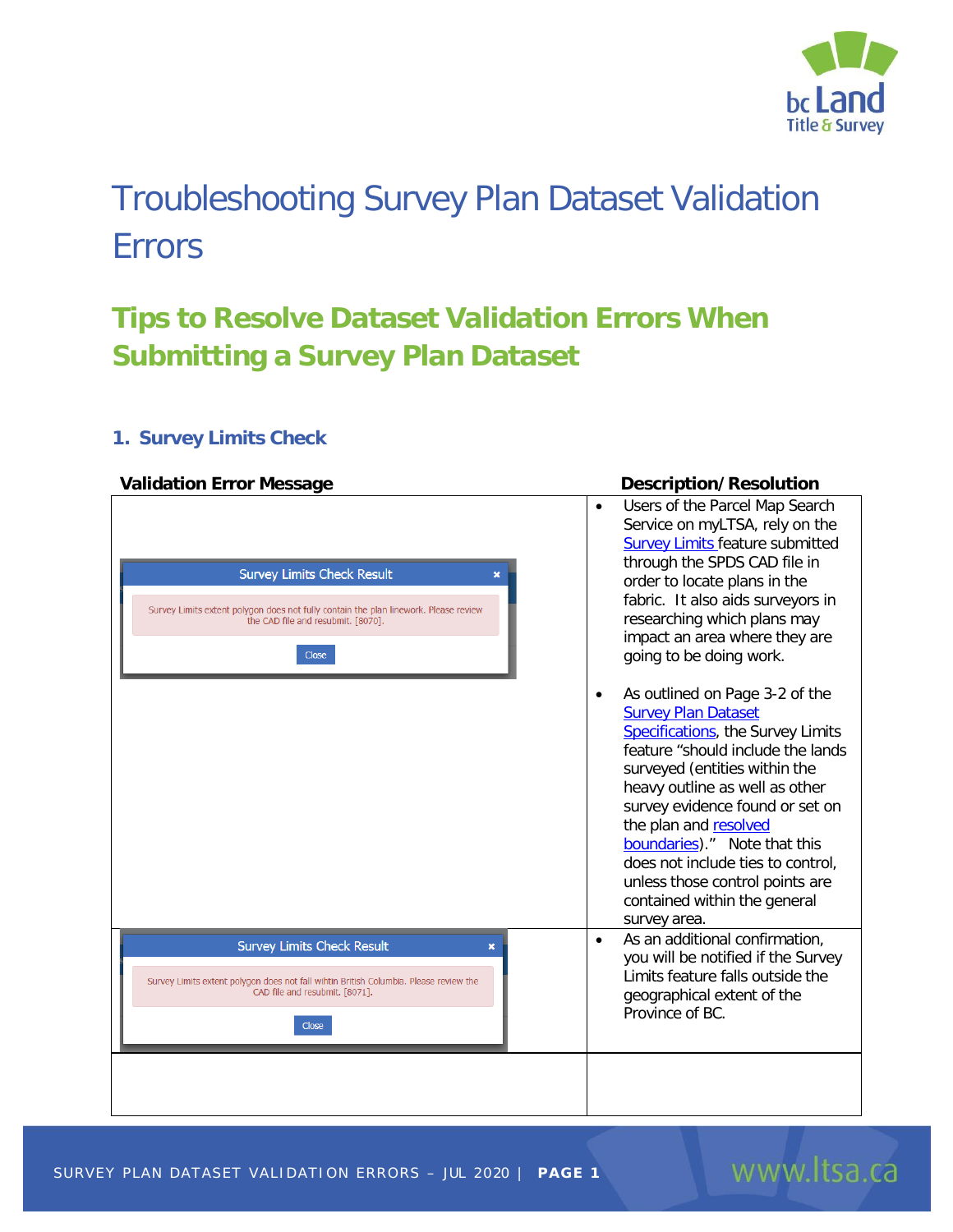

| 2. Line work on correct layer check                                                                                                                                                    |                                                                                                                                                                                                                                                                                                                                                                                 |
|----------------------------------------------------------------------------------------------------------------------------------------------------------------------------------------|---------------------------------------------------------------------------------------------------------------------------------------------------------------------------------------------------------------------------------------------------------------------------------------------------------------------------------------------------------------------------------|
|                                                                                                                                                                                        | Features on the<br>$\bullet$<br>PMBC_PARCEL_LINE or<br><b>PMBC_INTEREST_LINE</b> layers<br>are used by ParcelMap BC to<br>construct Parcel polygons which<br>are used to update the fabric.<br>Any Plan type that is expected to<br>create new Parcels should have<br>enough features on one of these                                                                           |
| <b>Structure Check Result</b><br>$\pmb{\times}$<br>The following layers have an invalid number of features in your CAD file:<br>PMBC_INTEREST_LINE, PMBC_PARCEL_LINE. [8061].<br>Close | two layers to define a closed<br>polygon. A minimum of three<br>line segments is required for<br>defining a closed polygon on the<br>PMBC_PARCEL_LINE or<br>PMBC_INTEREST_LINE_layers as a<br>workaround to successfully pass the                                                                                                                                               |
|                                                                                                                                                                                        | structure validation check.<br>Posting plans do not define new<br>$\bullet$<br>parcel boundaries and should not<br>be placed on either of these<br>layers. They should only be<br>placed on the<br>PMBC_RESOLVED_LINES layer.                                                                                                                                                   |
|                                                                                                                                                                                        | Note: if Polyline features are<br>$\bullet$<br>used to represent Parcel<br>boundaries (instead of individual<br>2-point Lines or Arcs) this may<br>be seen as only a single feature,<br>and the same error message<br>may display. This can be<br>resolved by using the 'EXPLODE'<br>command in your CAD<br>application to convert Polylines<br>(other than Natural Boundaries) |
| 3. Polyline Features in Tie Line Check                                                                                                                                                 |                                                                                                                                                                                                                                                                                                                                                                                 |
|                                                                                                                                                                                        | This Structure Check ensures<br>$\bullet$<br>that Polyline features have not<br>been included within the<br>PMBC_TIE_LINE layer.                                                                                                                                                                                                                                                |
| <b>Structure Check Result</b><br>×<br>The following layers have polylines in your CAD file: PMBC_TIE_LINE. [8062].<br>Close                                                            | The ParcelMap BC system is only<br>$\bullet$<br>able to calculate bearings and<br>distances for 2-point lines or<br>arcs.                                                                                                                                                                                                                                                       |

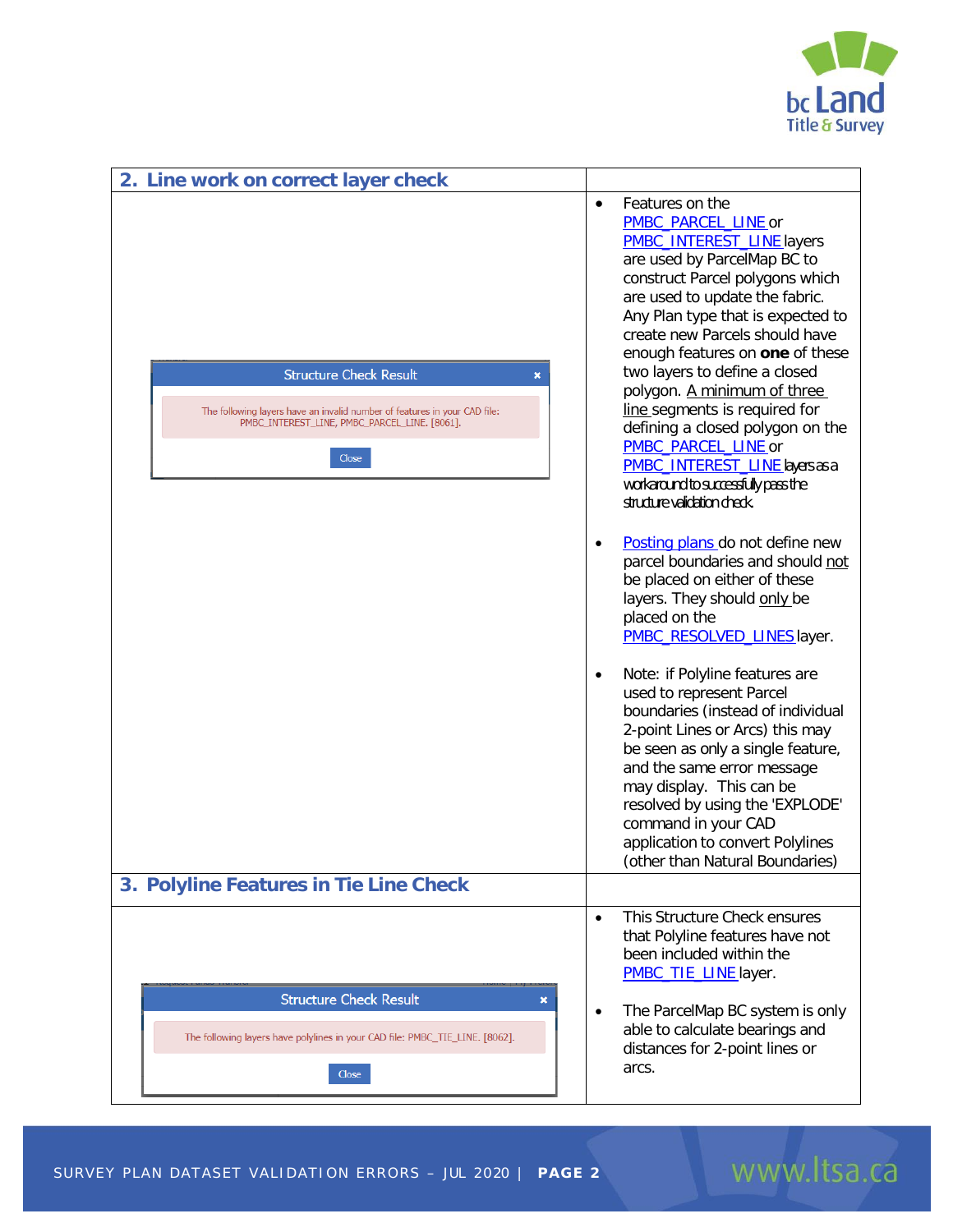

|                                                                                                                                                      | Polylines should be used only to<br>represent natural boundaries,<br>which do not have surveyed<br>dimensions labelled in the Plan.<br>Table 3-1 of the <b>Survey Plan</b><br>Dataset Specifications and<br>Table 1 of the Tips and Tricks<br>for Survey Plan Dataset<br>Creation outline which types of<br>features are permissible to<br>include on the PMBC_TIE_LINE<br>layer.                                                                                                                                                                                                                                                                                                                        |
|------------------------------------------------------------------------------------------------------------------------------------------------------|----------------------------------------------------------------------------------------------------------------------------------------------------------------------------------------------------------------------------------------------------------------------------------------------------------------------------------------------------------------------------------------------------------------------------------------------------------------------------------------------------------------------------------------------------------------------------------------------------------------------------------------------------------------------------------------------------------|
| 4. Two Point Polyline Feature in Parcel Line<br><b>Check</b>                                                                                         |                                                                                                                                                                                                                                                                                                                                                                                                                                                                                                                                                                                                                                                                                                          |
| <b>Structure Check Result</b><br>×<br>The following layers have 2 point polylines in your CAD file: PMBC_PARCEL_LINE.<br>[8060].<br>Close            | The ParcelMap BC system is only<br>$\bullet$<br>able to calculate bearings and<br>distances for 2-point lines or<br>arcs; if a Polyline feature is used,<br>no dimensions get generated.<br>Polylines should be used only to<br>represent natural boundaries,<br>which Table 3-1 of the <b>Survey</b><br><b>Plan Dataset Specifications and</b><br>Table 1 of the Tips and Tricks for<br><b>Survey Plan Dataset Creation</b><br>outline which types of features<br>are permissible to include on the<br>PMBC_TIE_LINE layer.<br>2-point polylines can be easily<br>$\bullet$<br>converted to simple lines and<br>arcs by selecting them and<br>running the 'EXPLODE' command<br>in your CAD application. |
| 5. Elliptical Curves in CAD file Check                                                                                                               |                                                                                                                                                                                                                                                                                                                                                                                                                                                                                                                                                                                                                                                                                                          |
| <b>Structure Check Result</b><br>×<br>The following layers have elliptical curves from in CAD file: PMBC_RESOLVED_LINES.<br>$[8063]$<br><b>Close</b> | This structure check ensures that<br>$\bullet$<br>the CAD file contains no elliptical<br>curves.<br>The survey plan dataset cannot<br>$\bullet$<br>be submitted until the elliptical<br>curves are replaced by simple<br>("true") curves.                                                                                                                                                                                                                                                                                                                                                                                                                                                                |

# www.ltsa.ca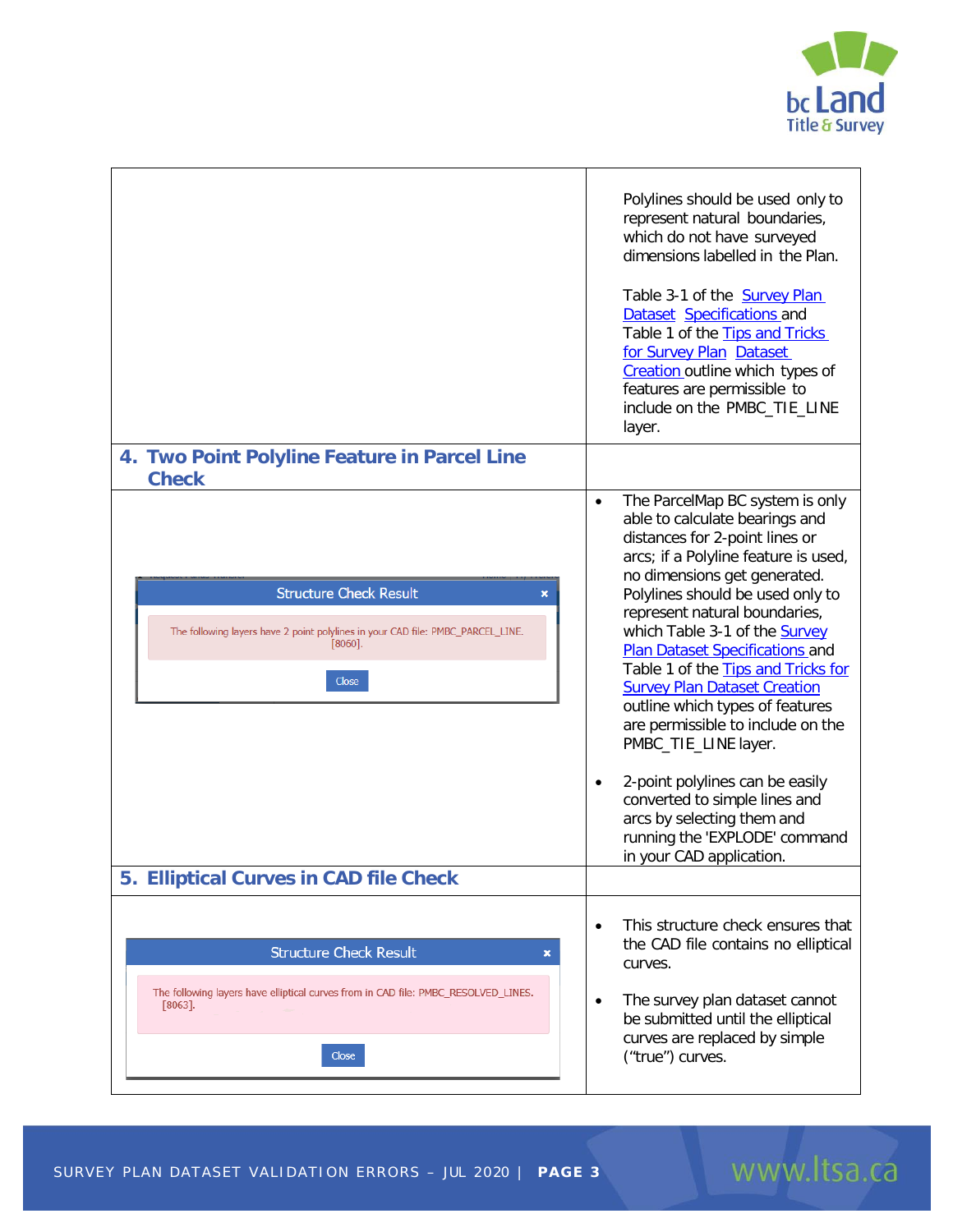

www.ltsa.ca